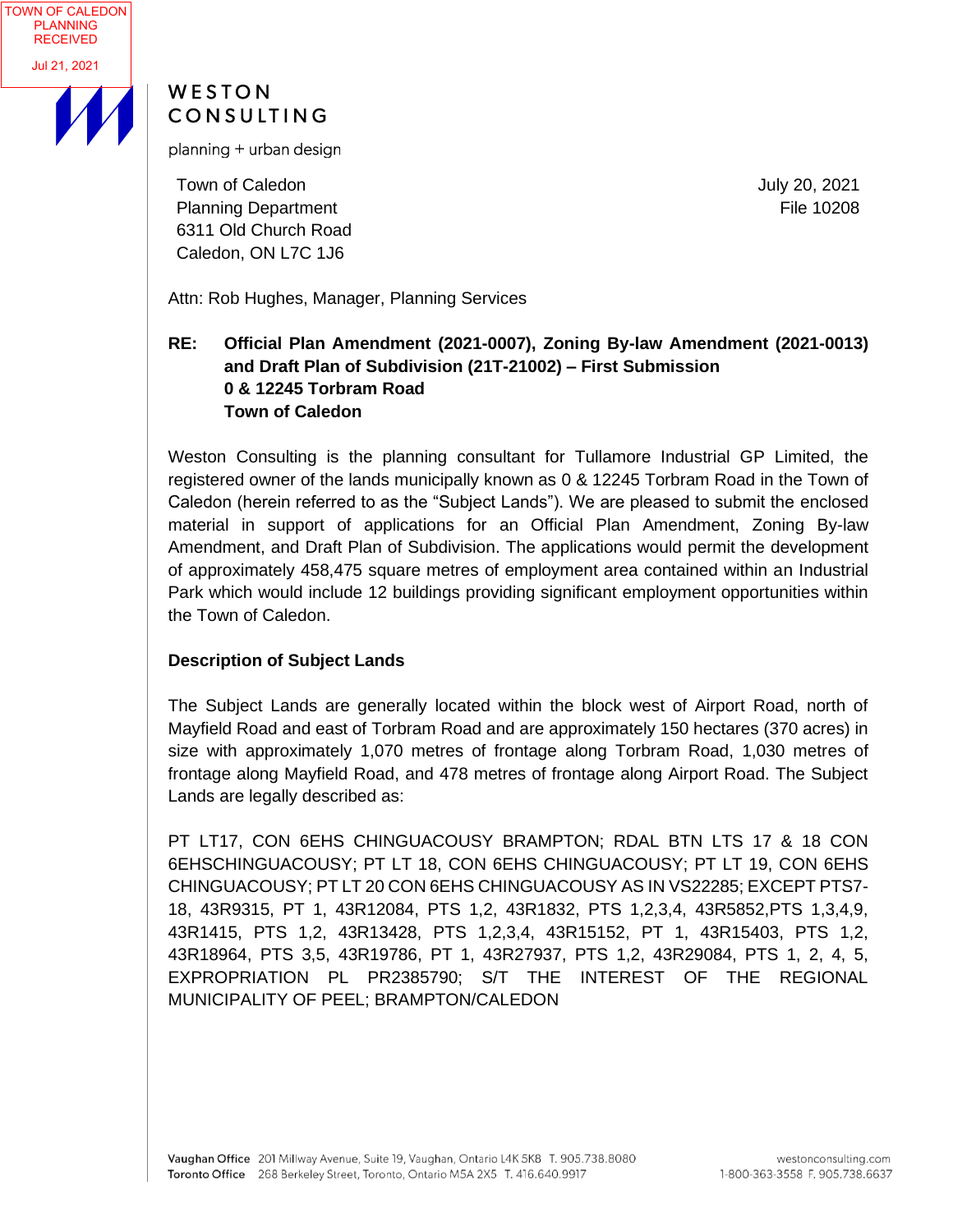

Subject Property

*Figure 1: Air Photo*

Two tributaries of the West Humber River flow through the Subject Lands. The West Tributary located near Torbram Road is located within the Greenbelt Planning Area and is part of the Natural Heritage System. An East Tributary is located within the valleylands at the southeast corner of the Site. It should be noted that there is no development proposed within the Greenbelt Plan Area.

## **Description of Proposed Development**

The Proposed Development contemplates approximately 458,475.3 square metres of industrial/warehouse/distribution space contained within 12 buildings, including 1,081 loading spaces, 3,877 car spaces, and 1,233 trailer parking spaces as shown on the Conceptual Site Plan prepared by Turner Fleischer Architects dated June 11, 2021. The Conceptual Site Plan contemplates four development Blocks, two roads with a 26.0 metre Right-of-Way, and one stormwater management pond. The first road runs east-west and connects to Torbram Road on the west and Airport Road on the east. The second road runs north-south and connects to Mayfield Road at the south and extends to the north property limit and ends with a cul-de-sac.

A proposed Stormwater Management (SWM) block is proposed on the East Tributary within the valleylands and will service the entire site and a 10-metre-wide channel is provided to rout stormwater runoff flow through the Site before it discharges to the existing culvert under Mayfield Road.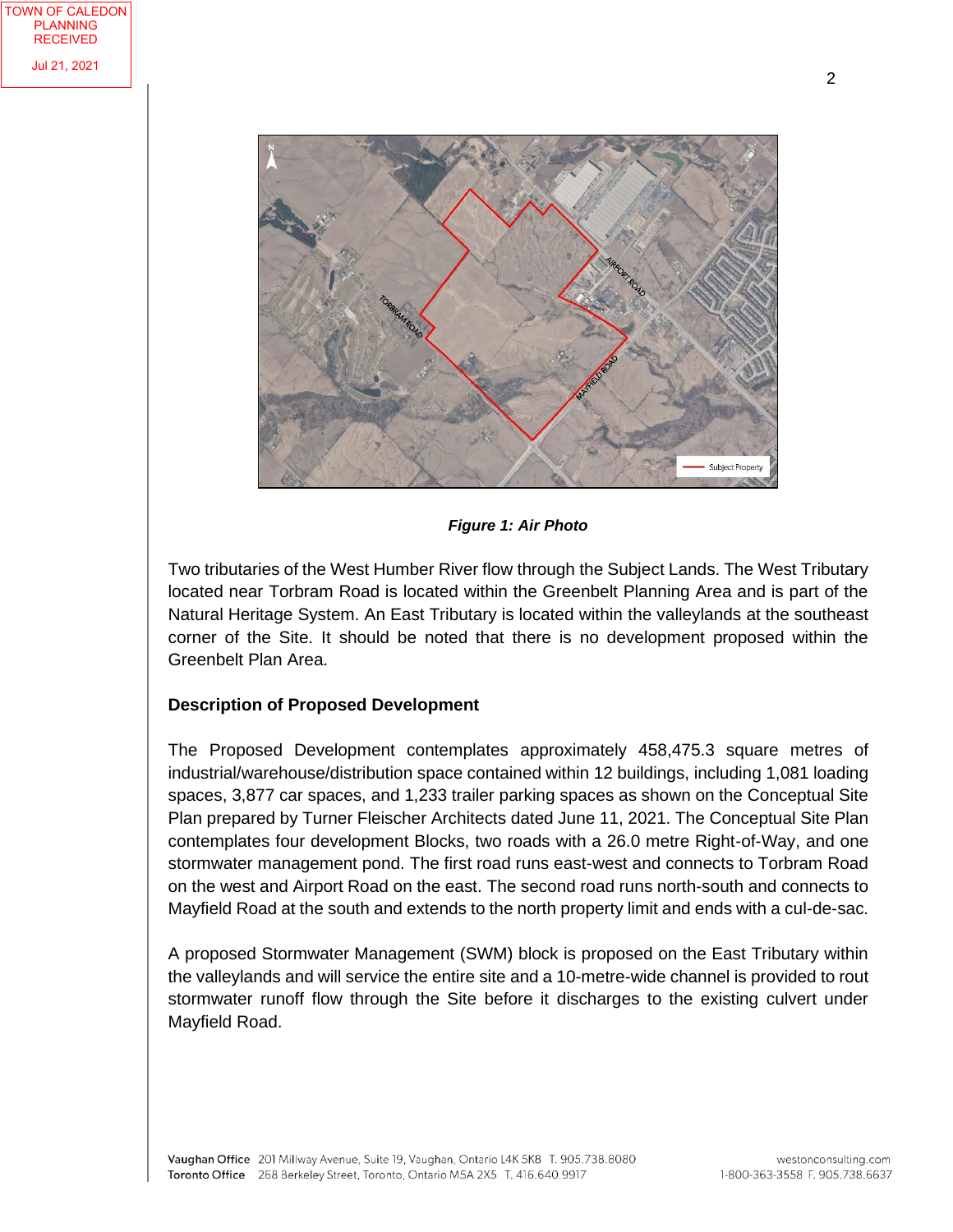#### **Description of Planning Applications**

The Subject Lands are currently designated *Prime Agricultural Area* and *Environmental Policy Area* according to Schedule A (Land Use Plan) of the Town of Caledon Official Plan. Zoning By-law 2006-50 Zones the Subject Lands *Agricultural* (A1) and *Environmental Protection* (EPA2). Portions of the Subject Lands are identified as *Protected Countryside* and *Natural Heritage System* within the Greenbelt Plan, however no development is proposed within the Greenbelt Plan Area of the Subject Lands and adequate buffering has been provided to ensure these areas are protected. Details of the buffering are provided in the enclosed Comprehensive Environmental Impact Study and Management Plan prepared by GEI Consultants.

The Region of Peel is considering the removal of the Subject Lands from the *Prime Agricultural Area* and incorporating them within the urban area boundary for Employment purposes. A local municipal Official Plan Amendment is required to permit the proposed development.

The enclosed Official Plan Amendment seeks to amend Schedule A and Schedule N (Tullamore Industrial Area) of the Caledon Official Plan to redesignate the Subject Lands *Prestige Industrial*, *General Industrial*, and *Environmental Policy Area* pursuant to the Region's MCR process. The enclosed Zoning By-law Amendment seeks to rezone the Subject Lands *Prestige Industrial* with site specific exemptions.

## **Region of Peel Municipal Comprehensive Review**

The Region of Peel is undertaking a Municipal Comprehensive Review (MCR) and has completed technical studies that currently propose an Urban Boundary Expansion to incorporate the Subject Lands as identified in Figure 2 below*.* The supporting material enclosed with this application will provide additional support to the Regional MCR and demonstrates the appropriateness of the Subject Lands being within the Tullamore Settlement Area pursuant to the local Official Plan Amendment.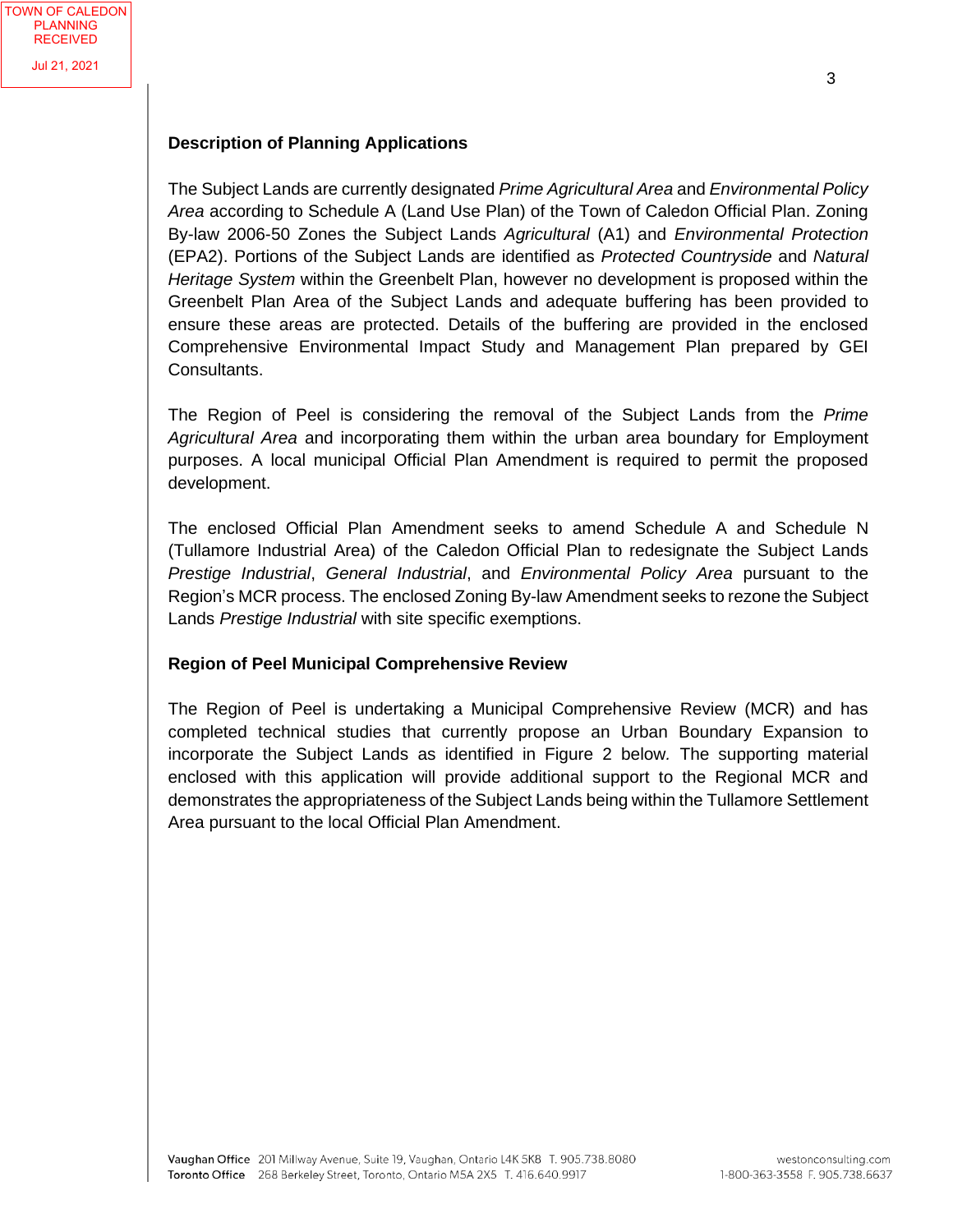

*Figure 2: Future Strategic Employment area mapping*

The Tullamore Industrial/Service Centre presents a logical and appropriate opportunity for expansion to the surrounding area. The Focus Study Areas (FSA) identified by the Region contain two urban settlement areas and several Industrial/Service Centres, including the Tullamore Industrial/Service Centre located immediately east of the Subject Lands. An expansion of the Tullamore Industrial/Service Centre to include the Subject Lands is being sought pursuant to the Region's MCR. However, it is noted that alternative methods to expand the Tullamore Settlement Area are provided under Policy 2.2.8.6 of the Growth Plan, which states that, "*for a settlement area boundary expansion undertaken in accordance with policy 2.2.8.5, the amount of land to be added to the settlement area will be no larger than 40 hectares."* The Proposed Development in its entirety is greater than 40 hectares.

The Region of Peel has provided initial comments dated April 26, 2021, that acknowledge the Subject Lands are not currently within the Regional Urban Boundary or within an existing Rural Service Centre. Accordingly, the initial comments from the Region state the proposal is premature until the MCR is complete and approved by the province. At a Pre-Consultation (DART) meeting dated April 22, 2021, Caledon Planning Staff confirmed that the applications would be received and reviewed concurrently Region's MCR and SABE study.

The supporting material and technical studies provided herein will provide additional support to the Town's evaluation of the Urban Boundary Expansion and are intended to be reviewed and evaluated concurrently with the Region and Town processes.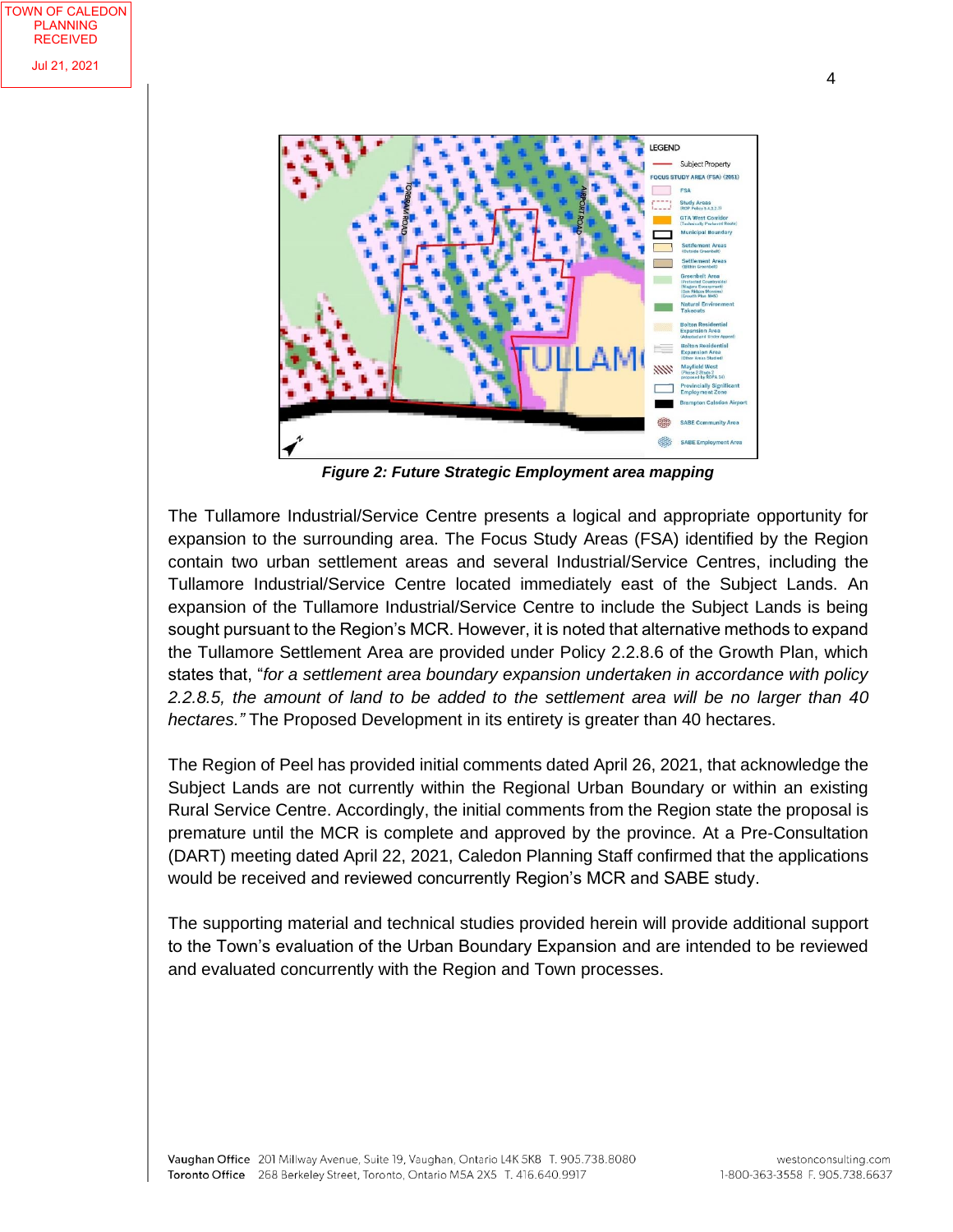#### **Submission Material**

In accordance with the Pre-Consultation (DART) checklist dated April 22, 2021, the following material are enclosed in support of this Official Plan Amendment, Zoning By-law Amendment, and Draft Plan of Subdivision submission.

| <b>Report</b>                                | <b>Prepared by</b>                  |
|----------------------------------------------|-------------------------------------|
| <b>Planning Justification Report</b>         | <b>Weston Consulting</b>            |
| Master Urban Design Brief                    |                                     |
| <b>Draft Official Plan Amendment</b>         |                                     |
| Draft Zoning By-law Amendment                |                                     |
| <b>Zoning Matrix</b>                         |                                     |
| Draft Plan of Subdivision                    |                                     |
| <b>Environmental and Engineering Summary</b> |                                     |
| Site Plan                                    | <b>Turner Fleischer Architects</b>  |
| Elevations                                   |                                     |
| Phasing Plan                                 |                                     |
| <b>Comprehensive Environmental Impact</b>    | <b>GEI Consultants</b>              |
| Study and Management Plan                    |                                     |
| Landscape Plan                               |                                     |
| <b>Vegetation Assessment</b>                 |                                     |
| <b>Cultural Heritage Impact Statement</b>    | Goldsmith Borgal & Company Ltd.     |
| <b>Grading Plan</b>                          | <b>Crozier Consulting Engineers</b> |
| <b>Functional Servicing Plan</b>             |                                     |
| Stormwater Management Plan                   |                                     |
| <b>Traffic Impact Study</b>                  |                                     |
| Parking and Loading Review                   |                                     |
| <b>Conceptual Servicing Plan</b>             |                                     |
| Survey                                       | Young & Younge Surveying Inc.       |
| Archaeological Resource Assessment           | Earthworks Archaeological Services  |
| Noise and Vibration Study                    | Valcoustics Canada Ltd.             |
| <b>Phase 1 Environmental Site Assessment</b> | <b>Toronto Inspection</b>           |
| Hydrological Impact Assessment               |                                     |

We note the DART checklist indicates that an Official Plan Amendment and Zoning By-law Amendment are being sought for the Subject Lands. However, correspondence with Planning Staff dated June 3, 2021 (Attachment 1), confirms that the requirements for Draft Plan of Subdivision have been included in the Checklist and can be submitted concurrently with an Official Plan Amendment and Zoning By-law Amendment, which is being done.